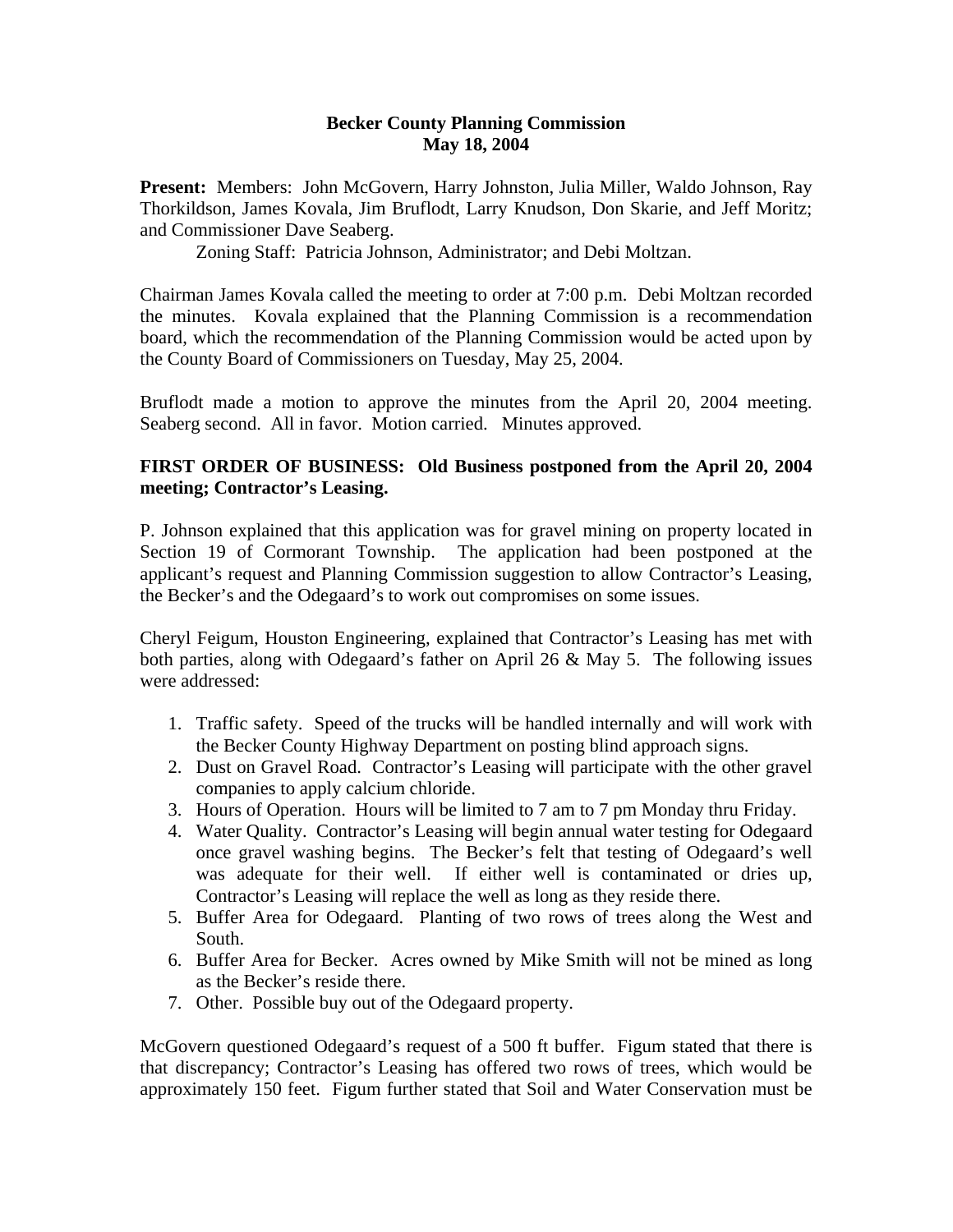contacted to suggest the correct type of trees to be planted. They do not want to plant something that will not grow or survive in those conditions.

No one spoke in favor of the application. Speaking in opposition to the application were Rodger Haugen and Stacy Odegaard. Haugen stated that his farm has been in the family for over 100 years and that consideration should be given to this and that a prairie chicken has been sited in the area. Odegaard still requests denial of the permit based on the fact that full agreement of her terms have not been met. Odegaard questions include: after operation hour maintenance; wants the road tarred, not calcium chloride; wants the trucks to use the South route instead of the North route; wants a tall mature tree buffer with a 500 ft buffer; and testing of her well to begin right away. Odegaard further stated that Contractor's Leasing stated that if she protested the application, they would withdraw their agreement and that Contractor's Leasing has offered a price for her property less than the 2004 assessed value.

Kovala questioned the speed of the trucks. Kost stated that the trucks would not be going any faster than 30 to 40 miles per hour past the houses. Kost further stated that any conditions or agreements made with the Becker's or Odegaard would not be withdrawn, but possibly worked out to a better solution.

Written correspondence was received from Contractor's Leasing, letter containing the compromises made with the Becker's and Odegaard; the Becker's, which stated that they were satisfied with the agreement with Contractor's Leasing; and Odegaard in opposition to the application. At this time, testimony was closed.

Bruflodt questioned the idea of all trucks going the South route. Kost stated that not all trucks will be going that route. Aggregate and Mark's Sand and Gravel are willing to cost share in black topping the road, but the time is not known. Kost stated that they do not know when they will even open this pit and they would not cost share until they begin using the pit.

Bruflodt stated that he lives very close to a gravel mining operation; has grown use to the operation and know doesn't even know its there. Short of sight, sound and smell, the list of compromises are a good solution.

Further discussion was held regarding the buffer zone and trees. Seaberg stated that he had hoped that more ground would have been gained in the compromises, but Contractor's Leasing has bent over backwards to work with the landowners; sooner or later this area will be mined as this is part of the County's aggregate resource.

**Motion:** Seaberg made a motion to approve the conditional use permit for gravel extraction as outlined in the plan submitted to the Zoning Office and with the modifications/conditions set forth in Contractor's Leasing's letter dated May 7, 2004. Knutson second. All in favor except McGovern and Moritz. Majority in favor. Motion carried.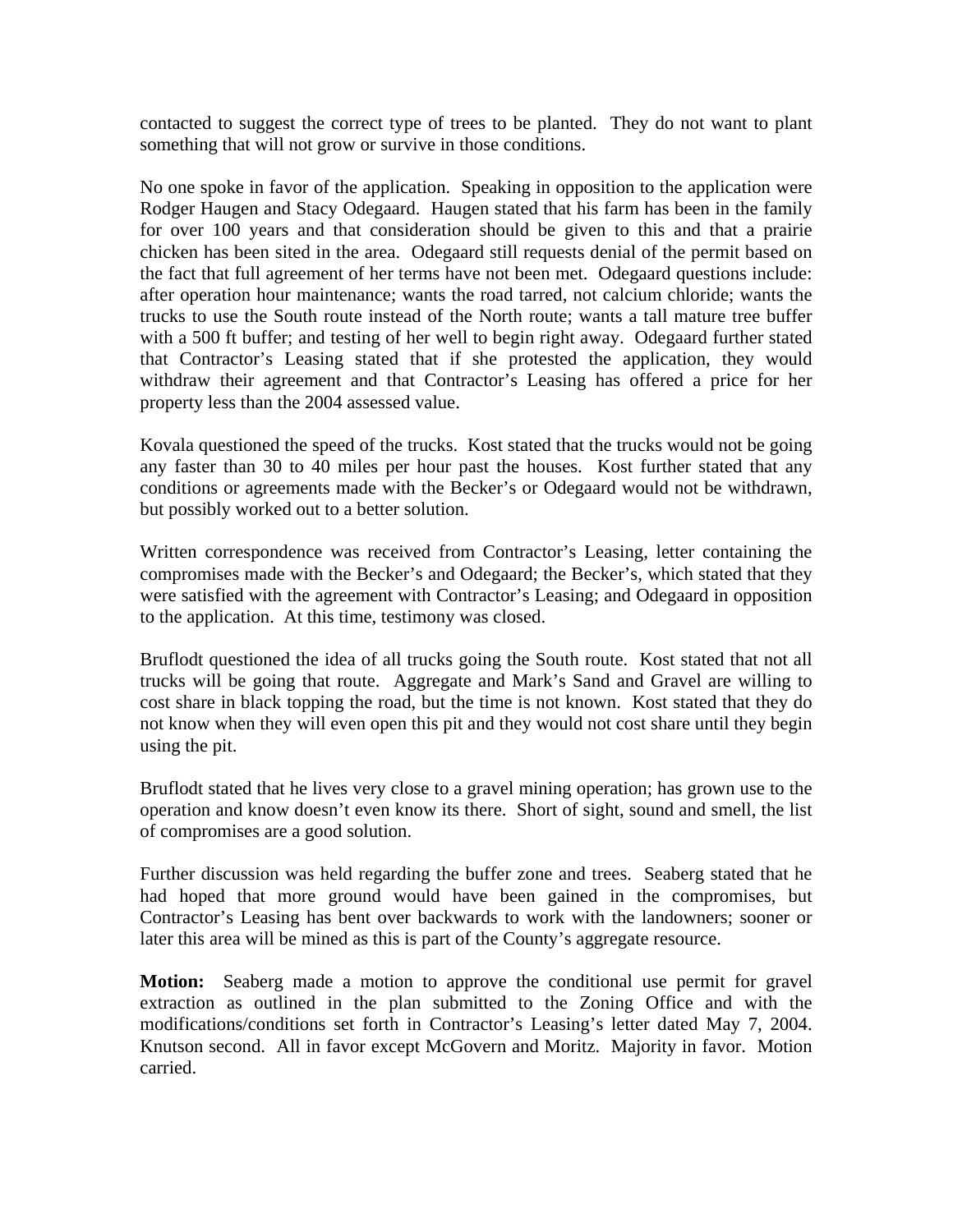## **SECOND ORDER OF BUSINESS: Old Business postponed from the April 20, 2004 meeting; Cormorant Park Place.**

P. Johnson explained that this application was for a change of zone from agriculture to high density residential and a conditional use permit for a planned unit development consisting of 28 units. The property is located on the West side of Big Cormorant Lake. The application was postponed to allow the developer to answer questions and concerns of the Planning Commission. A list of questions was sent to the developer, which the developer answered and replied in writing to the Zoning Office, which a copy of the letter was given to the Planning Commission Members and is in the file.

Brant Beeson explained that all the questions and concerns were answered. The plan exceeds the requirements of the Zoning Ordinance and Comprehensive Plan. This is one of the most environmentally sound plans in the County.

Kovala asked if additional property would be acquired from the neighbor for the wetland. Beeson stated that negotiations are in place to acquire more of the wetland, construct a berm and also use the wetlands for irrigation during high water times.

W. Johnson stated that he is still against the 4 units in the third tier based on the fact that 3,000 sq ft for each unit is too small. Beeson stated that there are people who want smaller structures, smaller garages and a smaller area; these areas will have to be built on accordingly. Beeson also stated that there will be designated areas for boat and trailer parking.

Moritz stated that the developers had been present at a previous meeting at the Cormorant Townhall, during which they were talking about a conservation easement. Beeson stated that it was an idea, but they feel that it is not needed in this case, considering the by-laws provided. Beeson stated that the structures will be setback 150 feet from the lake, a walkway will be constructed to the lake; by-laws will protect the common area and the Zoning Ordinance protects the shore impact zone.

No one spoke in favor of the application. No one spoke against the application. Written correspondence was received from: Melvyn & Margaret Ristvedt, with concerns about the docking and number of boats; Paul Finstad, Director of F-M YMCA, with concerns that measures should be taken to prevent run off onto the camp property; Sara  $\&$  Glen Cook, would prefer individual residential lots, not a PUD; Gary Marvin in opposition. At this time, testimony was closed.

Further discussion was held. Moritz questioned if the structures would have basements. Beeson stated that some would, some would be slabs. Beeson further stated that, in the construction areas, the black dirt would be stripped off, stock piled and used for final landscaping; the fill from the basements would be used for back fill and the rest hauled off site; and proper erosion control measures would be used.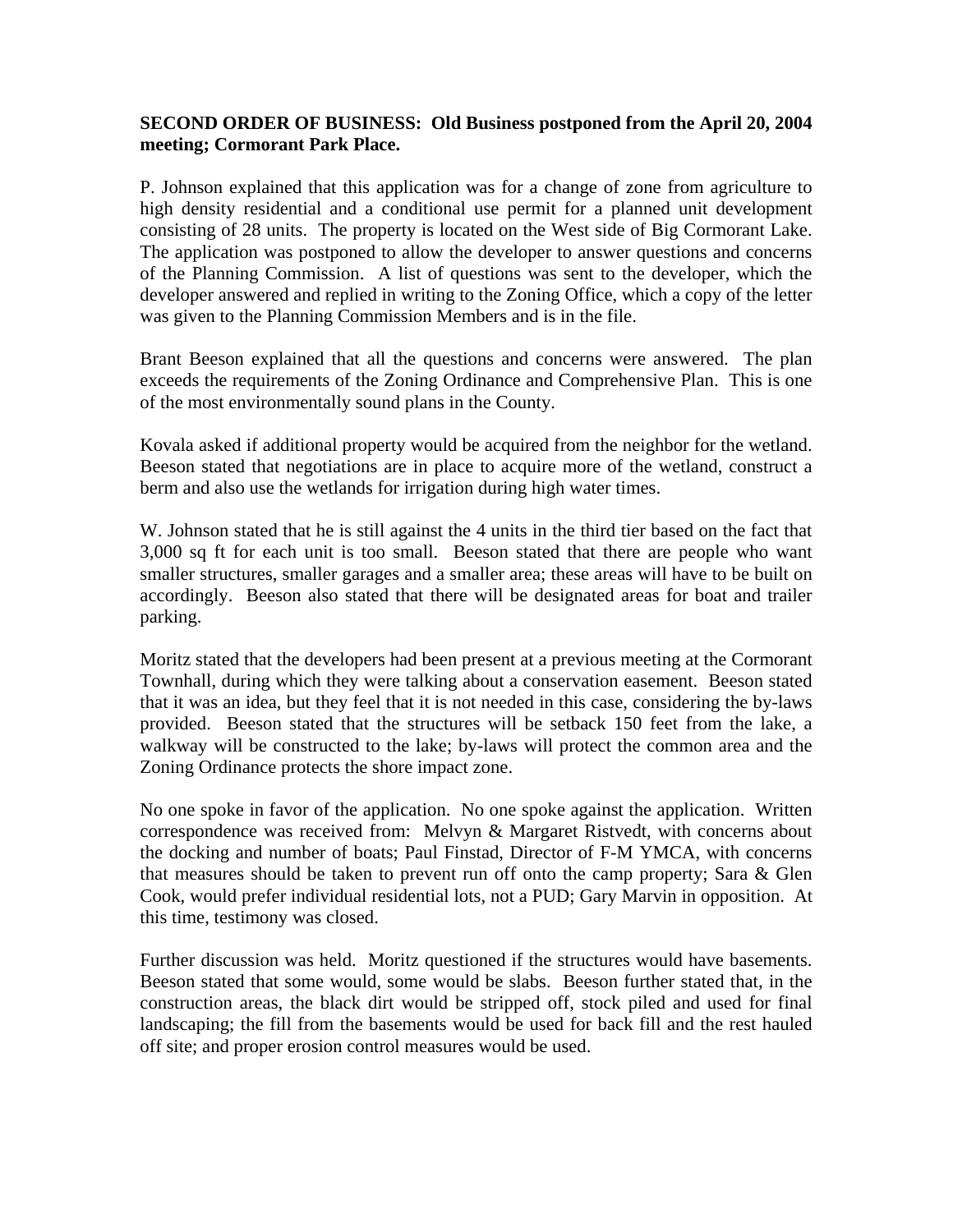Bruflodt felt that the marina, which is centralized, would have less impact than individual docks. McGovern stated that it is a good plan, but personally felt there were too many units and too many boats. Knutson stated that he felt the plan looked good from the start.

**Motion:** Knutson made a motion to approve the change of zone from agricultural to high density residential and approve a conditional use permit for a planned unit development consisting of 28 units. Johnston second. All in favor except W. Johnson. Majority in favor. Motion carried.

**THIRD ORDER OF BUSINESS: Larry Geiselhart.** A request for a conditional use permit to exceed height restrictions for storage above a detached garage has been filed on the property described as: Lot 11 Block 2, Maple Ridge Beach; Section 5, TWP 138, Range 42; Lake Eunice Township. Property is located on Little Cormorant Lake. PID Number 17.0941.000.

Geiselhart explained the application to the Board. He would like to construct a garage, 24 ft by 30 ft, with storage above. No dormers would be placed on the upper floor. This garage would fit in with the other garages in the neighborhood.

Johnston questioned why it would need to exceed the height limitation. Geiselhart stated that he wanted 9 ft sidewalls for a larger door to get his boat in and out. Bruflodt stated that he drives a Suburban with a ski rack and he does not have any problem with a 7 ft door. Johnston agreed. McGovern questioned if there would be living quarters above. Geiselhart stated that it would not, that the upstairs would be unfinished.

P. Johnson stated that the garages on the neighboring properties are in violation of the permits issued and that enforcement action is pending. Therefore, consideration of precedence should not be considered.

Speaking in favor of the application was Richard Meyer. No one spoke against the application. There was no written correspondence either for or against the application. At this time, testimony was closed.

Further discussion was held. Johnston stated that the Board has not allowed taller garages in the past. Johnston further stated that last month the Board denied a similar after the fact request and now the land owner has to remove the structure from the property. Knutson stated that Ordinances are there for a reason and that a garage can be built within the guidelines.

**Motion:** Skarie made a motion to deny a conditional use permit to allow a garage to exceed the 18 ½ ft height restriction and storage above the garage based on the fact that a reasonable garage can be constructed meeting the requirements of a detached garage as outlined in the Zoning Ordinance and the Zoning Ordinance prohibits second stories on detached garages. Miller second. All in favor except Seaberg. Majority in favor. Motion carried. Application denied.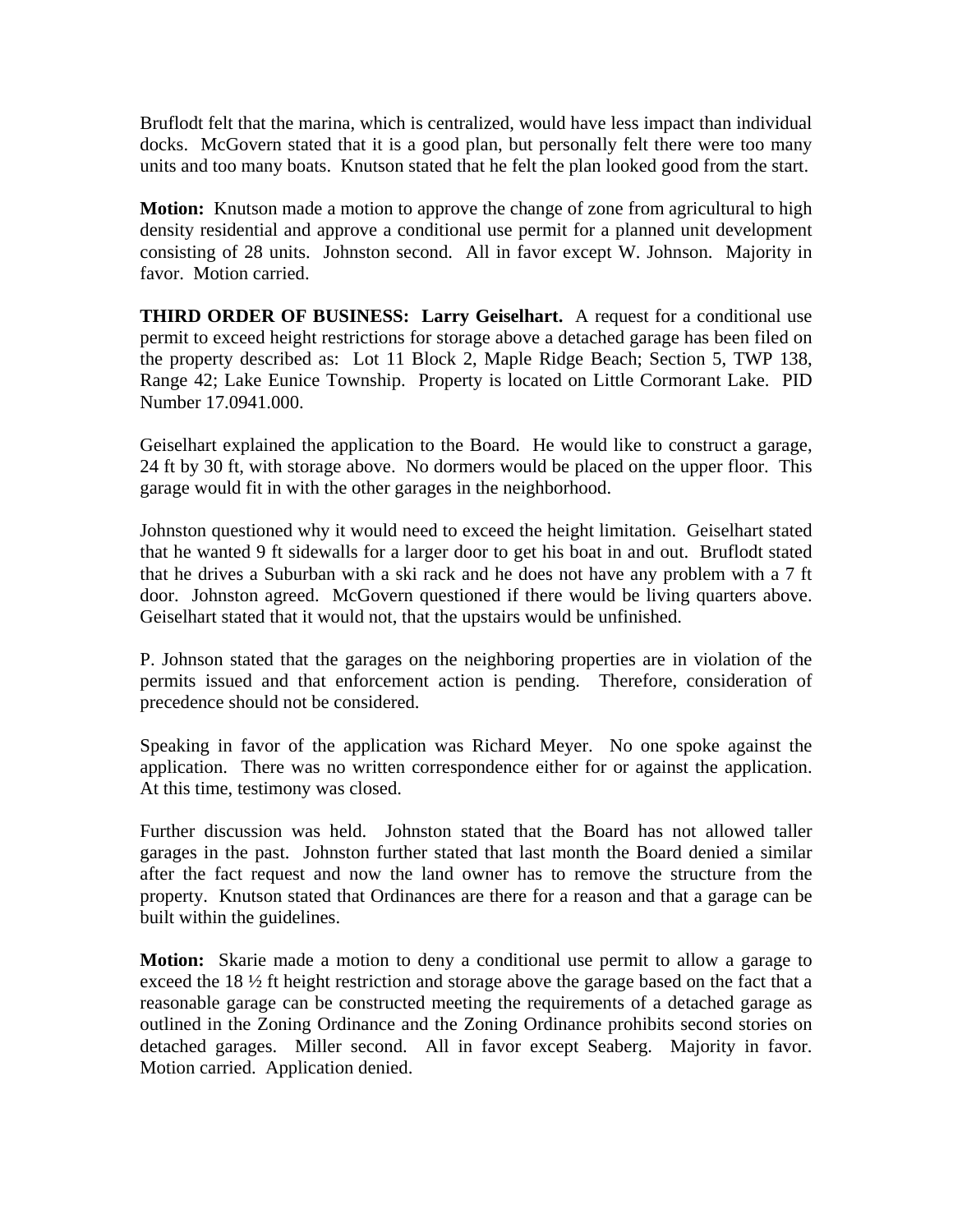Geiselhart questioned what he had to do if he wanted storage above the one story garage but kept the height of the garage under 18 ½ feet. The Board stated that he would have to make a new application to the Board.

**FOURTH ORDER OF BUSINESS: Central Specialties.** A request for a conditional use permit for gravel extraction, processing and storage in an agricultural zone for the property described as: W ½ of SW ¼; Section 35, TWP 141, Range 38; Round Lake Township and owned by Charles Anderson. PID Number 25.0121.000.

Jim Pontius, Central Specialties, explained the application to the Board. The gravel would be used for County and Township road work, primarily County Highway 26, 39 and 156. Three pits will be open to minimize hauling of materials. The conditional use permit is required to leave the pits open after the road projects are completed.

P. Johnson explained that a conditional use permit is not required for gravel extraction for public road projects. Once the road project is finished, the pit must be closed and reclaimed. To leave the pit open, a conditional use permit is required.

Kovala questioned how long the pit will be open. Pontius stated that the plan is for 7 years. Before the equipment is removed from the site, material will be stock piled for future use. Reclamation would not be done until the stock piled material is used up.

Knutson questioned the amount of area involved in the project. Pontius stated that 30 acres would be involved; there is a natural woods buffer to the West and County Roads to the north and East of the project.

No one spoke in favor of the application. No one spoke against the application. There was no written correspondence either for or against the application. At this time, testimony was closed.

Further discussion was held regarding the location, the road projects and plan submitted.

**Motion:** Seaberg made a motion to approve a conditional use permit for gravel extraction, processing and storage as outline in their operations plan submitted to the Zoning Office based on the fact that it does meet the criteria of the Zoning Ordinance. W. Johnson second. All in favor. Motion carried.

**FIFTH ORDER OF BUSINESS: Central Specialties.** Request a conditional use permit for gravel extraction, processing, storage, and temporary hot mix asphalt plant operation in an agricultural zone for the property described as: NW ¼ SE ¼; Section 14, TWP 141, Range 37; Pine Point Township and owned by Thomas and Patricia Yliniemi. PID Number 22.0058.001.

Jim Pontius, Central Specialties, explained the application to the Board. The gravel would be used for County and Township road work, primarily County Highway 26, 39 and 156. Three pits will be open to minimize hauling of materials. The conditional use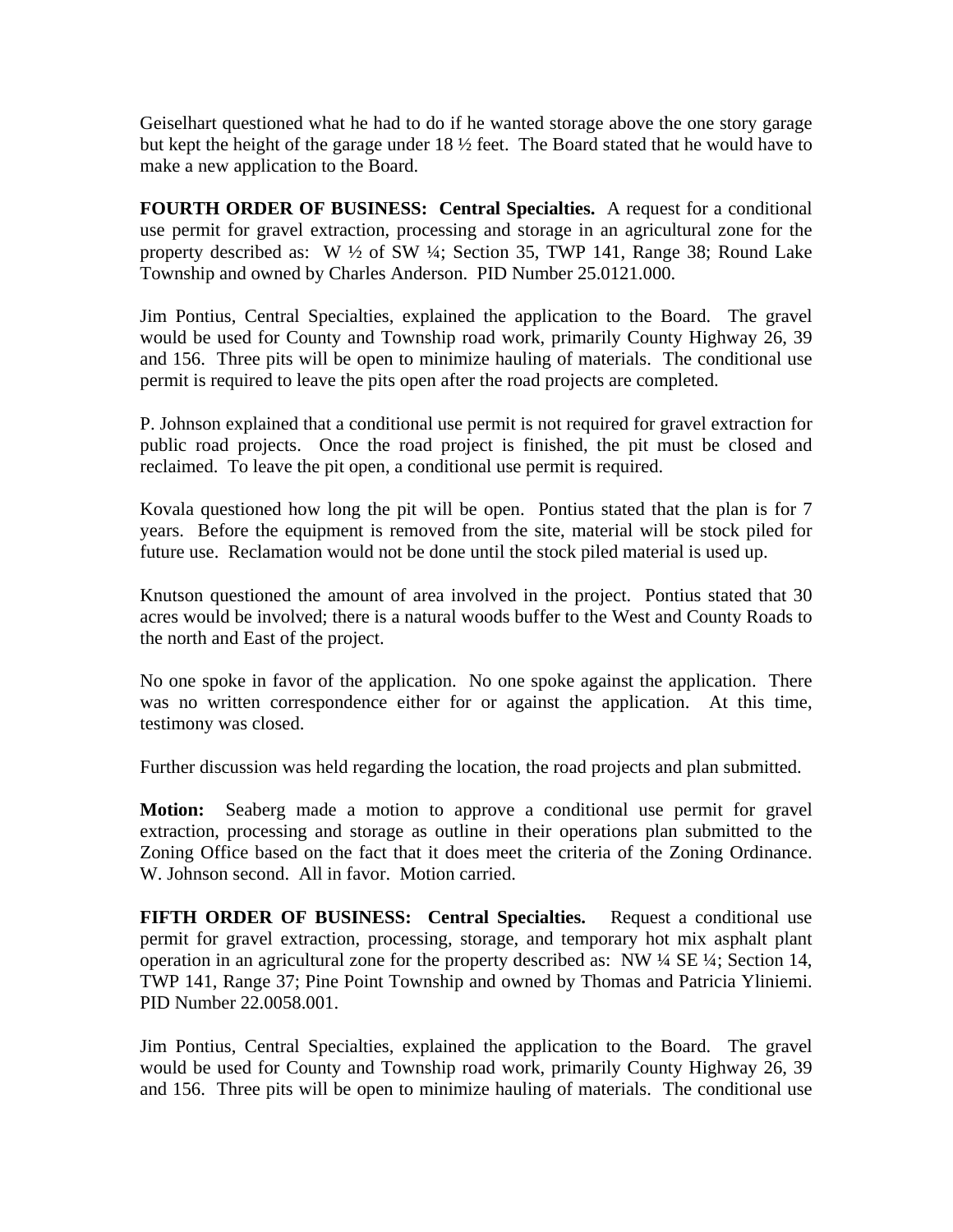permit is required to leave the pits open after the road projects are completed. A temporary hot mix plant would also be set up to mix tar for the projects. They will also be working with the Township to fix the road on which the pit is located.

No one spoke in favor of the application. No one spoke against the application. There was no written correspondence either for or against the application. At this time, testimony was closed.

Further discussion was held.

**Motion:** Seaberg made a motion to approve a conditional use permit to allow gravel extraction, processing, storage and a temporary hot mix plant as outline in their operations plan submitted to the Zoning Office based on the fact that it does meet the criteria of the Zoning Ordinance. Bruflodt second. All in favor. Motion carried.

**SIXTH ORDER OF BUSINESS: Thomas Hauglid.** Request a change of zone from agricultural to residential and approval of a certificate of survey for three tracts of land for the property described as: W 300 ft of E 550 ft of Lot 6; Section 13, TWP 139, Range 39; Height of Land Township. The property is located on South Twin Lake. PID Number 15.0155.002.

Hagulid and Scott Walz, surveyor, explained the application to the Board. Hauglid would like to divide the property into three lots for his children. Lots sizes will be 2.1 acres; 2.15 acres; and 4.2 acres. Tract C would have access to the lake and there would only be one dock.

No one spoke in favor of the application. Verlene Genoch had concerns as to where the property lines where because there was confusion in the neighborhood that everyone's property lines were off 30 feet. There was no written correspondence either for or against the application. At this time, testimony was closed.

The Board asked for clarification on Genoch's statement. Walz stated that all the property owners still own the same and correct amount of property, but after the survey was done, the actual survey lines are not where the property owner thought they were.

Johnston questioned the 50 ft right of way. Walz stated that the current county road has a 33 ft right of way. The highway department asked for a 50 ft dedication for future road expansion. Johnston questioned if the right of way was calculated in the lot area. Walz stated that it was calculated in the total sq. footage, but not in the usable lot area.

Further discussion was held. P. Johnson stated that, according to the Zoning Ordinance and Subdivision Ordinance, Tract C could not have an easement to the lake or riparian rights.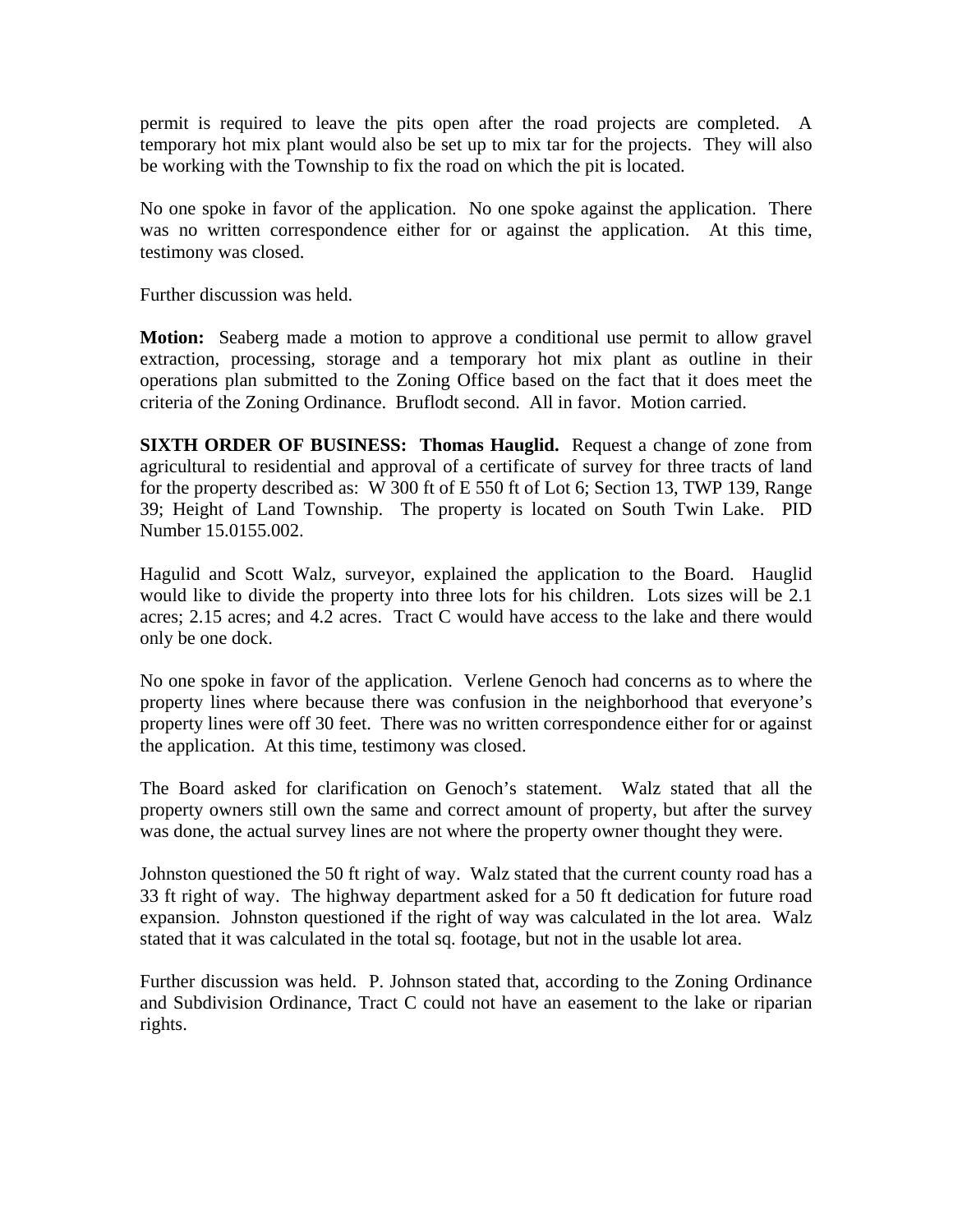Knutson stated that he was still unclear about the lot line issue and asked if the land owners had any recourse. P. Johnson stated that the certificate of survey becomes law and if there is any dispute, civil action could be taken.

**Motion:** Johnston made a motion to approve the change of zone from agricultural to residential and to approve the certificate of survey for three tracts of land based on the fact that it does meet the criteria of the Zoning Ordinance and Subdivision Ordinance and with the stipulation that Tract C does not have an easement for lake access or riparian rights. Moritz second. All in favor. Motion carried.

**SEVENTH ORDER OF BUSINESS: Kip Moore.** A request for a change of zone from agricultural to residential and approval of a certificate of survey to allow three tracts of land for the property described as: Lot 6 less plat; Section 18, TWP 138, Range 42; Lake Eunice Township. The property is located on Big Cormorant Lake and Arrow Lake. PID Number 17.0197.001.

P. Johnson read an e-mail from Dave Barsness, DNR regarding the split and stated that Arrow Lake is not a natural environment lake, but a protected wetland.

Moore explained the application to the Board. Moore stated that he is a surveyor, but not in the State of Minnesota. He has owned the property for ten years and now would like to split the property into three tracts. His intent is to keep Tract B and sell Tracts A  $&C$ . Tracts A & B have direct access to Big Cormorant Lake. Tract C is on Arrow Lake, which is accessible to Big Cormorant Lake through a channel.

No one spoke in favor of the application. Speaking in opposition to the application were Steve and Paula Stromstead. Stromstead stated that the pond as been peaceful and has a no wake zone to protect the loons. When the water is low, Arrow Lake is a slough with no access to the lake. Written correspondence was received from the Stromstead's; DNR and Jay Carlson, Cormorant Lakes Watershed District in opposition to the application. At this time, testimony was closed.

Discussion was held regarding lot sizes and access to the lake. Moore stated that the lots are buildable and access to the lake is not an issue, the one lot may or may not have access to the lake. Skarie stated that the DNR has already stated that the channel cannot be dredged to accommodate boat traffic.

Moritz stated that Tracts A  $\&$  B have direct access to Big Cormorant Lake, but Tract C does not. Selling Tract C, which they have water frontage but may or may not have access to the main lake is not suitable; approving the split would be asking for problems. Tracts B & C should be combined.

Seaberg stated that he is confident that Moore is not the one ruining the bay area and if there is already a no wake zone, the purchasers will be made aware of this; consideration should be given to the current landowner.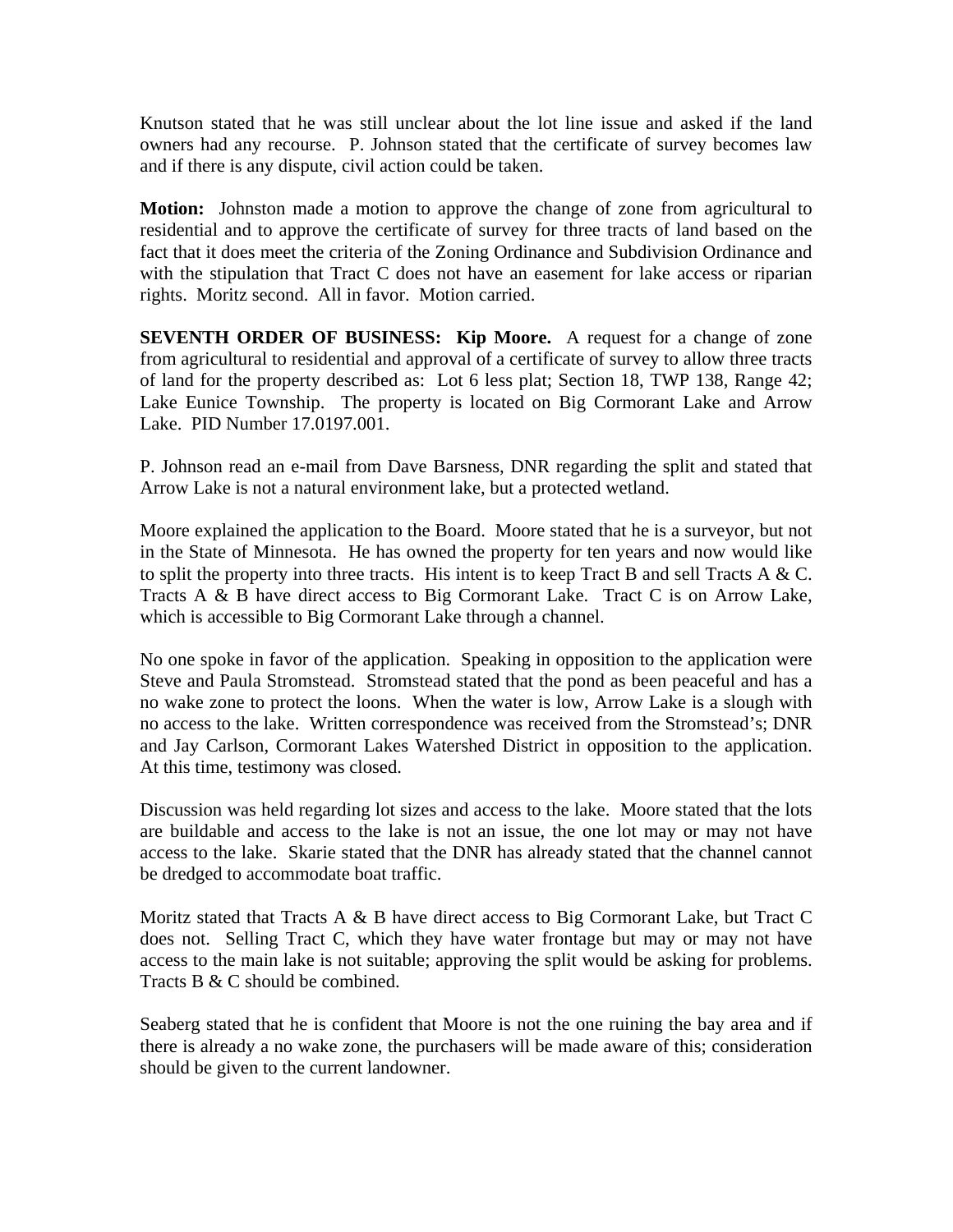Bruflodt agreed with Moritz and felt that Tracts B & C should be combined.

**Motion:** Bruflodt made a motion to deny the change of zone and certificate of survey based on the fact that the lots are not suitable for development.

At this time, Moore requested that his application be withdrawn.

Bruflodt withdrew his motion.

Application withdrawn at applicant's request.

**EIGHTH ORDER OF BUSINESS: Marjorie Ley.** Request to change the zone on a parcel of land from agricultural to high density residential for the property described as Tract A; Section 15, TWP 138, Range 41; Lake View Township; a split from PID Number 19.0298.000.

Ley explained the application to the Board. This 0.54 acre parcel would be split off a 3.1 acre parcel for the construction of a new home.

P. Johnson explained that the Board would only be acting the change of zone; this property is located within the two mile extraterritorial limits of the City of Detroit Lakes. The City would be acting on the subdivision.

No one spoke in favor of the application. Speaking in opposition was Gail Hahn, Lake View Township, stating it was spot zoning. There was no written correspondence either for or against the application. At this time, testimony was closed.

Discussion was held. Johnston stated that this was spot zoning, but it was within the two mile extraterritorial limits of the City and City regulations should also be considered. It was clarified that the Board is only acting on the change of zone, not the approval of the certificate of survey. The City of Detroit Lakes would be acting on the certificate of survey.

**Motion:** Seaberg made a motion to approve the change of zone from agricultural to high density residential based on the fact that the property is located within the two mile extraterritorial limits of the City of Detroit Lakes and it would be compatible with the City. Knutson second. All in favor except Moritz, Johnston, and Bruflodt. Majority in favor. Motion carried.

**NINTH ORDER OF BUSINESS: Steve Mattson.** Request a conditional use permit to allow extraction in an agricultural zone for the property described as: E  $\frac{1}{2}$  of SE  $\frac{1}{4}$ ; Section 20, TWP 139, Range 43; Lake Park Township. PID Number 18.0130.002.

Mattson explained the application to the Board. Clay County will be redoing the County landfill. The clay will be used for a new liner at the landfill. A certain type of clay is needed and it has been found at this location. Three to four feet of clay will be removed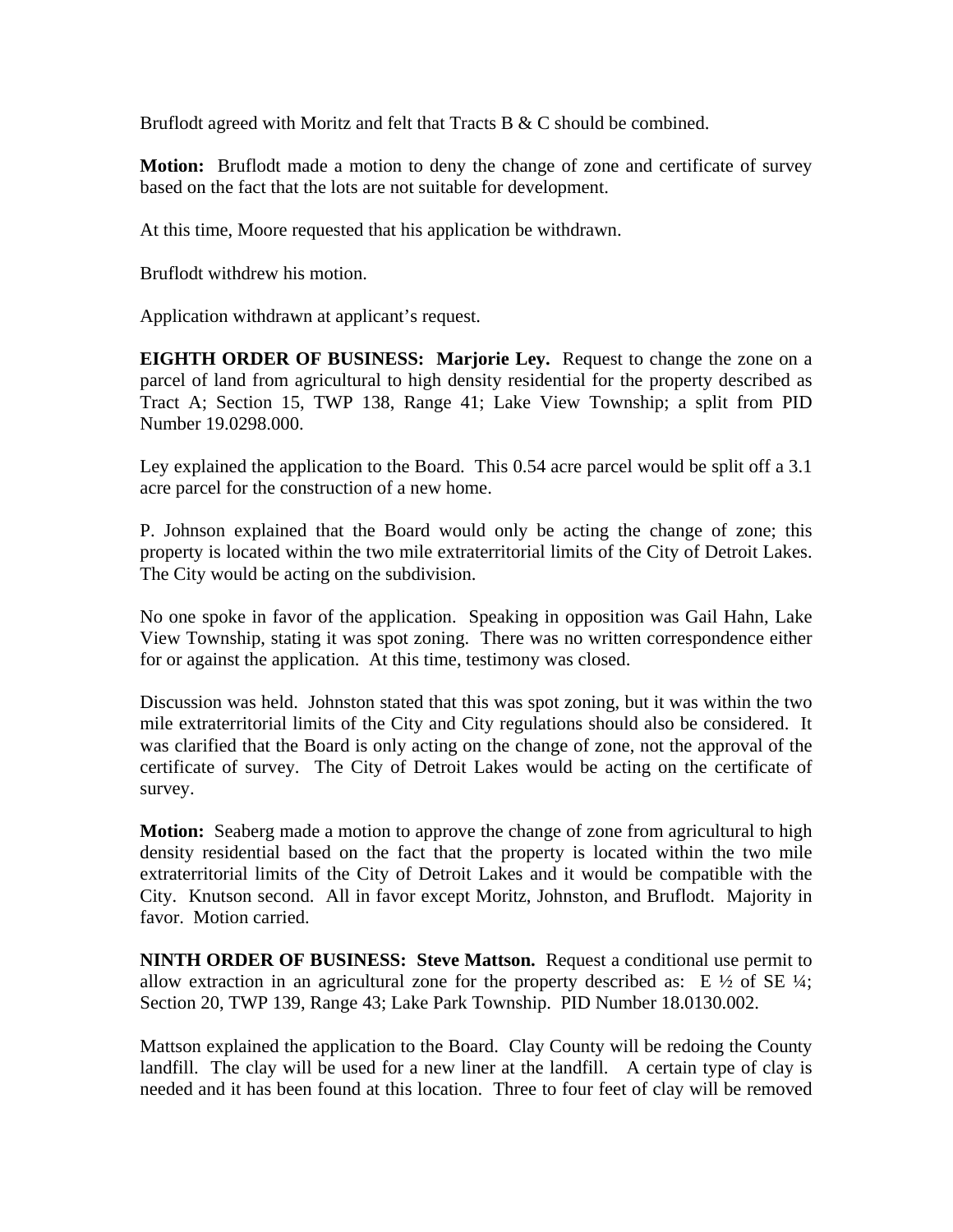over a two acre parcel. The black dirt will then be replaced and the property will again be farmed.

McGovern questioned if the work will be close to the wetland or to the substation. Mattson stated that the work will not be close to either one. Johnston questioned how long the process would take. Mattson stated that it would take approximately 10 weeks. Seaberg questioned how deep the top soil was. Mattson stated that the top soil is only about 6 inches deep and actually the removal of some of the clay would make this better farmland.

No one spoke in favor of the application. No one spoke in opposition to the application. Written correspondence was received from: Harvey Gabbert, Minnkota Power, had no objections as long as the project does not interfere with the substation or that equipment is not on the substation property; and Brad Wentz, Becker County Highway Department, with concerns that there may be some maintenance concerns with County Road 8 since it is a gravel road. At this time, testimony was closed.

Discussion was held. Seaberg questioned if Mattson would fix up the gravel road should the road be messed up. Mattson stated that the trucks would be using the existing approach off of County Hwy 1 not County Hwy 8. County Hwy 1 is a tarred road. Mattson further stated that only two pieces of machinery will be used, not much different than actually doing field work.

**Motion:** Seaberg made a motion to approve a conditional use permit to allow extraction of material as outlined in the operations plan submitted to the Zoning Ordinance based on the fact that the use would not be detrimental to the area. McGovern second. All in favor. Motion carried.

**TENTH ORDER OF BUSINESS: Kent Disse.** Request a conditional use permit for commercial storage, office space and a retail rental center in an agricultural district for the property described as: Beg at Inter E Line W  $\frac{1}{2}$  NE  $\frac{1}{4}$  & NW R/W Ln Hwy #34 Th N 704 ft W 675 ft S 120 ft SW 225 ft; Section 25, TWP 139, Range 41; Detroit Township. PID Number 08.0440.000.

Disse explained the application to the Board. The existing mink ranch has gone out of business and they would like to utilize the buildings that remain. 16 mink sheds have been torn down and the rest would remain and be used. One of the structures has a concrete floor and is heated, which could be used for offices and retail building.

Bruflodt asked when the mink ranch went out of business. Disse stated a year ago this past February. Seaberg stated that it would be a good use of the structures and the cleanup that has taken place looks nice and is an improvement.

No one spoke in favor of the application. No one spoke against the application. There was no written correspondence either for or against the application. At this time, testimony was closed.